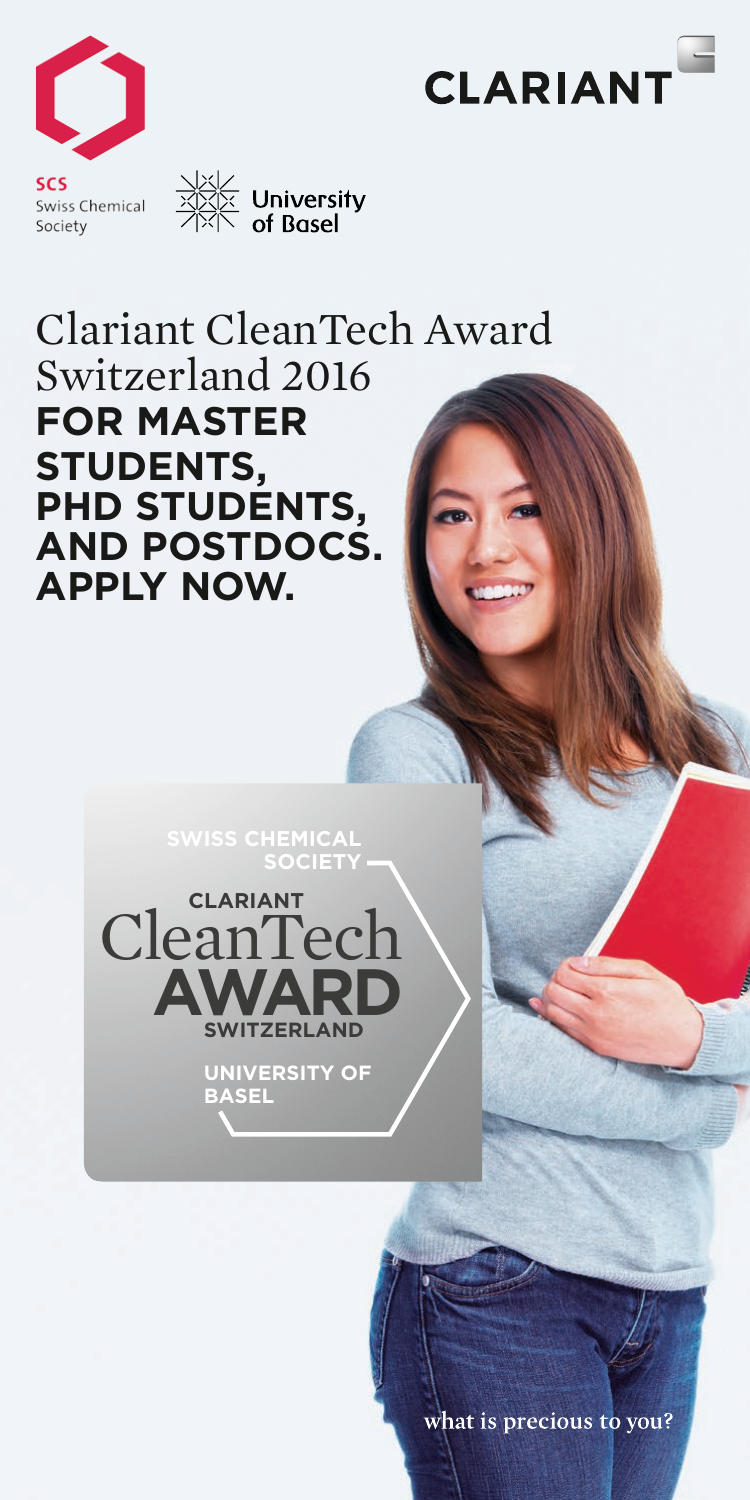## Sustainability **pays off!**

**Clariant, the Swiss Chemical Society and the University of Basel are partnering to award the Clariant CleanTech Award Switzerland and offer a lecture slot at the »Clariant Chemistry Day, University of Basel« on October 12, 2016. The Clariant CleanTech Award Switzerland is endowed with a total of CHF 10 000. The first prize is endowed with CHF 5 000.** 

This award program will honor outstanding scientific achievements of Master students, PhD students, and Postdocs in Switzerland in the field of Sustainable Chemistry, in areas such as resource efficiency, renewable energy, renewable raw materials or green technologies and environmental protection.

With Research & Development the chemical industry contributes to tackle the challenges of our society by creating product and process innovation. As a company that creates value through sustainability and innovation, Clariant is particularly concerned about strengthening the knowledge base of CleanTech in Switzerland by sponsoring basic research and fostering the knowledge and technology transfer between industry and academia.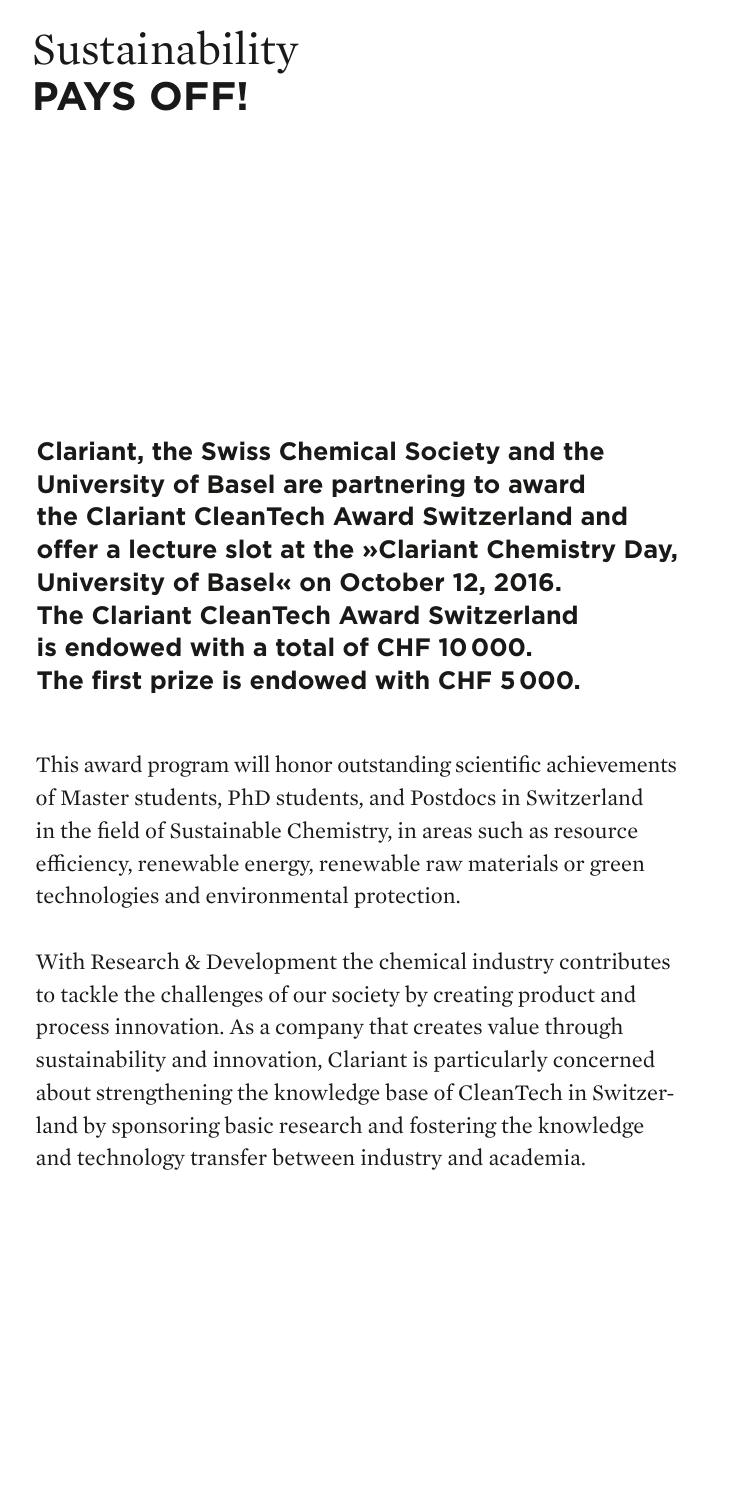## That's Clariant **specialty chemicals that create value**

Clariant is a globally leading specialty chemicals company, based in Muttenz near Basel/Switzerland. On December 31, 2015 the company employed a total workforce of 17 213. In the financial year 2015, Clariant recorded sales of CHF 5 807 billion for its continuing businesses. The company reports in four business areas:

- · Care Chemicals
- · Catalysis
- · Natural Resources
- · Plastics & Coatings

Clariant's corporate strategy is based on five pillars: increase profitability, reposition portfolio, add value with sustainability, foster innovation and R&D, and intensify growth.

Clariant's worldclass products and services play a key role in its customers' manufacturing processes and add value to their end products. The company's success is based on the know-how of its people and their ability to identify new customer needs at an early stage and to work together with customers, an international network of chemists, scientists, businesspeople, engineers, and specialists in other sectors to develop innovative, efficient solutions.